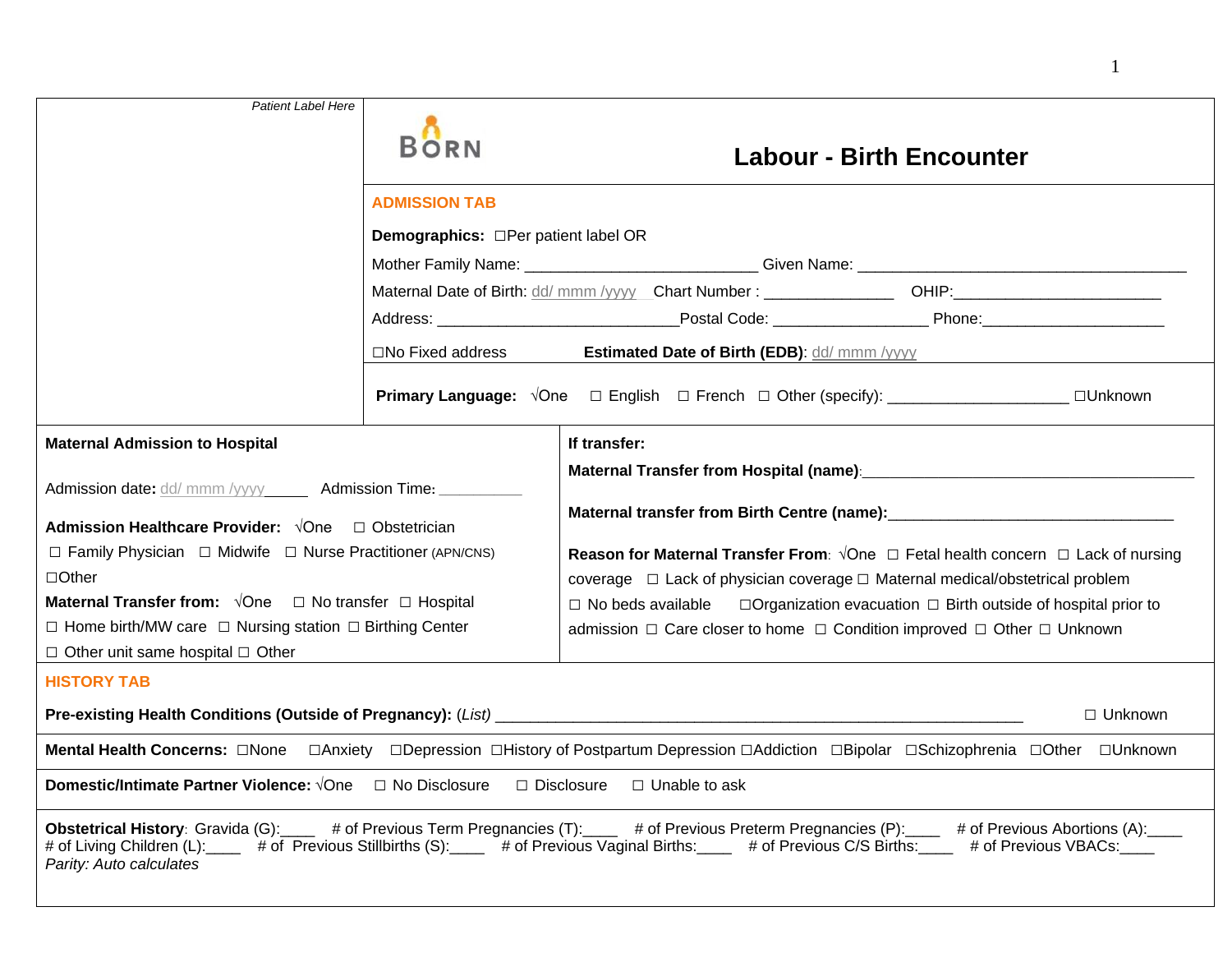# Maternal Height: \_\_\_\_\_\_\_\_\_\_\_\_\_\_\_\_\_\_\_\_(in, ft & in, cm) □Unknown  $(Ib/ka)$ **Conception type:**  $\Box$  Spontaneous  $\Box$  Intrauterine Insemination alone  $\Box$  Intrauterine Insemination (IUI) with ovulation induction but no IVF  $\Box$  Ovulation induction without IVF (i.e. Clomid, FSH) □ IVF □ IVF ICSI □ Surrogate □ Vaginal insemination □ Unknown  **Number of fetuses:**\_\_\_\_\_\_\_\_\_\_ **Estimated Date of Birth (EDB):** dd/mmm/yyyy **Conception type:** □ Spontaneous □ Intrauterine Insemination alone **EDB determined by:** √One □ Last Menstrual Period □ First trimester dating  **First Trimester Visit:** √One □ Yes □ No **□** Unknown Physician **□** Midwife **□** Nurse **□** Nurse Practitioner (APN/CNS) **□** Other  $\Box$  Unknown **Prenatal Education:**  $\sqrt{One}$   $\square$  Yes - In-person prenatal education only  $\square$  Yes -Online prenatal education only □ Yes - Combination of in-person and online prenatal education □ Yes - Unknown method of education delivery □ No - Patient/client did not receive prenatal education **□**Unknown if patient/client received prenatal education **Folic Acid Use:** √One □ None □ Pre-conception only □ During pregnancy only □ Pre-conception and during pregnancy □ Unknown √One □ Yes, screening was offered □ No, screening was not offered  $-$  no access to the OPR  $\Box$  Unknown if screening was offered  $-$  other □No, does not intend to breastfeed **□** Mother unsure **□**Unknown, intent not collected **Smoking at First Trimester Visit:** √One □ None □ < 10 cigarettes/day □ 10-20/day □ >20/day □ Amount unknown □ Unknown **Resides with smoker at first trimester visit:** √One □ Yes □ No □ Unknown **Smoking at time of labour/admission**: √One **□** None □< 10 cigarettes/day **□** 10-20/day **□** >20/day **□** Amount unknown □ Unknown **Resides with smoker at time of labour/admission**: √One **□** Yes **□** No **□** Unknown **Alcohol Exposure in Pregnancy:** √One □ None □< 1 drink/month **□** 1 drink/month □ 2-3 drinks/month **□**1 drink/week **□** More than 1 drink/week **□** Episodic excessive drinking (binging) **□** Exposure prior to pregnancy confirmed, amount unknown **□** Unknown **Cannabis Exposure in Pregnancy:** √One □Yes □No **□**Unknown **PREGNANCY TAB Pre-pregnancy weight:**\_\_\_\_\_\_\_\_\_\_\_\_\_(lb/kg) □Unknown **Pre-pregnancy BMI***: Calculates* **Maternal Weight at end of Pregnancy:**\_\_\_\_\_\_\_\_\_\_\_\_\_\_\_\_\_\_ (lb/kg) □Unknown □Declined weight check **Maternal Weight Gain at end of Pregnancy***: Calculates*   $\Box$  Intrauterine Insemination (IUI) with ovulation induction but no IVF<br>  $\Box$  Ovulation induction without IVF (i.e. Clomid, FSH)<br>  $\Box$  Obstetrical clinical estimate (includes S-F height)  $\Box$  Unknown **Antenatal Health Care Provider: □** None **□** Obstetrician **□** Family **First Trimester Visit:** √One □ Yes □ No □ Unknown<br> **Prenatal Education:** √One □ Yes - In-person prenatal education only □ Yes -<br> **Antenatal Health Care Provider:** □ None □ Obstetrician □ Family<br>
Physician □ Midwife □ Nur **Was prenatal genetic screening offered, as indicated on the OPR?**  □ Counselled and declined screening □ Unknown if screening was offered reason **Intention to Breastfeed:**  $\sqrt{O}$ ne □Yes, intends to exclusively breastfeed  $\square$ Yes, intends to combination feed (use breast milk and breast milk substitute)

2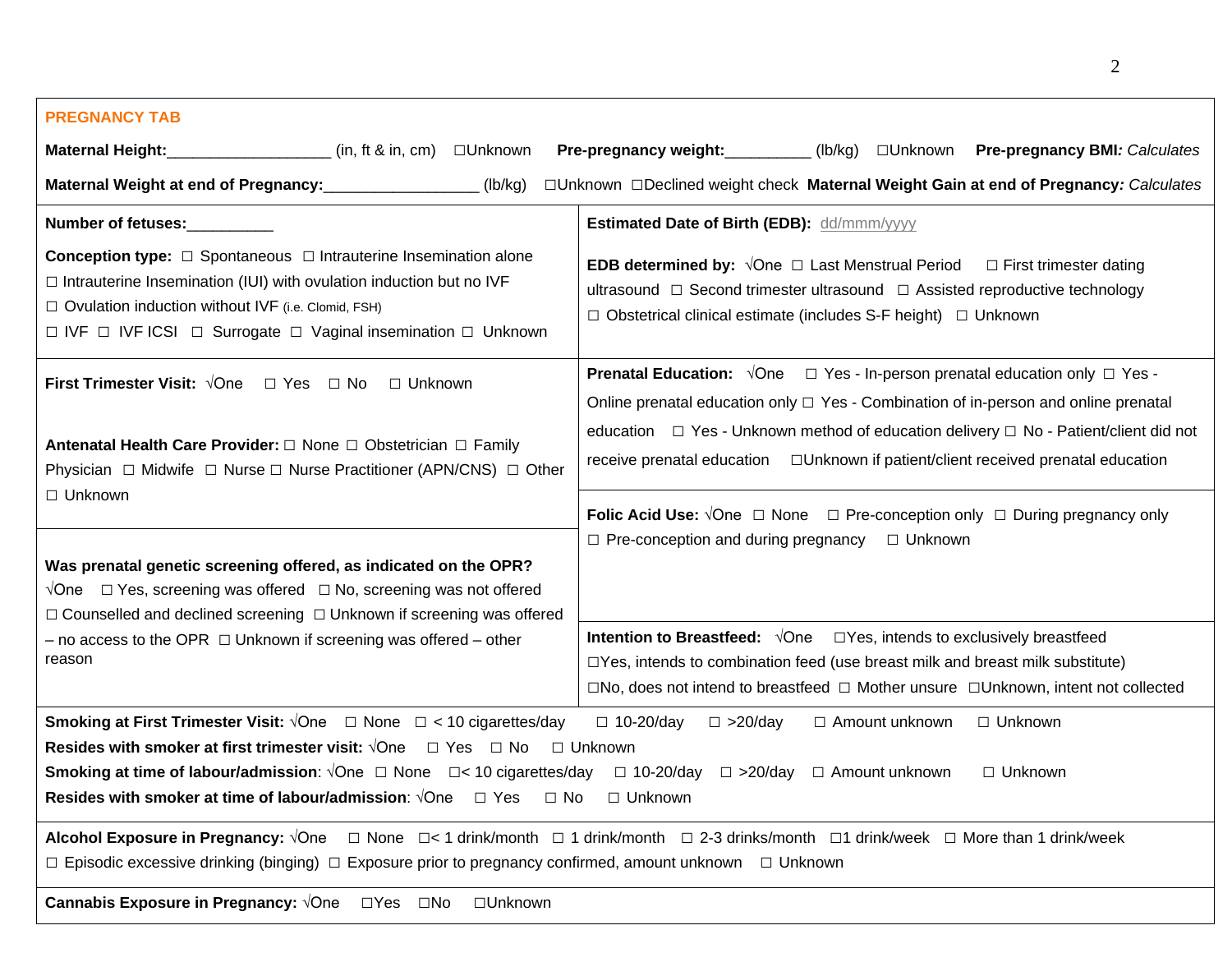| Drug and Substance Exposure in Pregnancy:                                                                                                                                                                                                                                                                                                                                                                                                                                                                                                                                                                                                                                                                                                                | $\Box$ None $\Box$ Amphetamines $\Box$ Cocaine $\Box$ Gas/Glue $\Box$ Hallucinogens $\Box$ Opioids $\Box$ Other $\Box$ Unknown                                                                                                                                                                                              |  |  |  |  |  |
|----------------------------------------------------------------------------------------------------------------------------------------------------------------------------------------------------------------------------------------------------------------------------------------------------------------------------------------------------------------------------------------------------------------------------------------------------------------------------------------------------------------------------------------------------------------------------------------------------------------------------------------------------------------------------------------------------------------------------------------------------------|-----------------------------------------------------------------------------------------------------------------------------------------------------------------------------------------------------------------------------------------------------------------------------------------------------------------------------|--|--|--|--|--|
| Antenatal Exposure to Medication: □None                                                                                                                                                                                                                                                                                                                                                                                                                                                                                                                                                                                                                                                                                                                  | <b>Infection &amp; Pregnancy:</b> □None □ C-Difficile □Chlamydia                                                                                                                                                                                                                                                            |  |  |  |  |  |
| OTC/Vitamins/Homeopathic: □Prenatal Vitamins (including folic acid) □ Probiotics □Anti-                                                                                                                                                                                                                                                                                                                                                                                                                                                                                                                                                                                                                                                                  | □Gonorrhea<br>□Group B Streptococcus<br>$\Box$ Hepatitis A                                                                                                                                                                                                                                                                  |  |  |  |  |  |
| emetics (OTC) $\Box$ Antihistamines (OTC) $\Box$ Herbal or homeopathic remedies $\Box$ Other over the<br>counter medications<br>Prescribed Medications: $\Box$ Amphetamines $\Box$ Antibiotics (NOT for GBS prophylaxis)<br>□Anticonvulsants (NOT for preeclampsia) □Anti-emetics □Antihistamines<br>□Antihypertensives □Anti-inflammatory □Antiretrovirals □Anti-rheumatic □Antiviral<br>□Cardiovascular □Chemotherapeutic Agents □Gastrointestinal agents /protein pump<br>inhibitors/H2 blockers □General anaesthetic □Insulin □Metformin □Opioids □ Opioid<br>agonist therapy (Select appropriate option): □Methadone □Buprenorphine monoproduct<br>(Subutex) $\Box$ Buprenorphine – naloxone (Suboxone) $\Box$ Slow-release morphine for opioid use | $\Box$ Hepatitis C $\Box$ Herpes Simplex Virus $\Box$ HIV $\Box$ HPV<br>$\Box$ Hepatitis B<br>□Seasonal Influenza □ Syphilis □ Trichomonas<br>□Methicillin-resistant staphylococcus aureus (MRSA)<br>□Suspected Chorioamnionitis □Urinary Tract Infection (UTI)<br>$\Box$ Viruses-other $\Box$ Other infections<br>□Unknown |  |  |  |  |  |
| disorder $\Box$ Psychotropics $\Box$ Selective Serotonin Reuptake Inhibitors $\Box$ Thyroid medications                                                                                                                                                                                                                                                                                                                                                                                                                                                                                                                                                                                                                                                  |                                                                                                                                                                                                                                                                                                                             |  |  |  |  |  |
| □ Other prescription □Unknown prescription or OTC exposure                                                                                                                                                                                                                                                                                                                                                                                                                                                                                                                                                                                                                                                                                               |                                                                                                                                                                                                                                                                                                                             |  |  |  |  |  |
| GBS Screening Results (35-37 wks): √One □ Not Done □ Done, negative result □ Done, positive result □ Done, result unknown □ Unknown if screened<br>GBS Screening Date (if done): dd/mmm/yyyy<br><b>Reason GBS Screening Not Done:</b> √One  □ Previous baby with GBS disease<br>$\Box$ Previous GBS screening done in this pregnancy<br>$\Box$ Urine positive for GBS<br>□ Declined Screening<br>$\Box$ Other<br>□ Unknown                                                                                                                                                                                                                                                                                                                               |                                                                                                                                                                                                                                                                                                                             |  |  |  |  |  |
| Progesterone taken daily for spontaneous preterm birth prevention, any time after 16 weeks gestation<br>□Yes □No □Unknown<br>(Do NOT include if progesterone is used only in first trimester)<br>□No □Unknown<br>ASA (aspirin) taken daily for preeclampsia prevention, any time after 12 weeks' gestation<br>$\Box Y$ es<br>(Do NOT include if aspirin is used only in first trimester)                                                                                                                                                                                                                                                                                                                                                                 |                                                                                                                                                                                                                                                                                                                             |  |  |  |  |  |
| Diabetes and Pregnancy: VOne<br>□ Gestational - Insulin □ Gestational - No Insulin<br>$\Box$ None<br>□ Gestational - Insulin status unknown<br>$\Box$ Type 2 Insulin $\Box$ Type 2 No Insulin $\Box$ Type unknown $\Box$ Declined Testing $\Box$ Unknown<br>$\Box$ Type 1                                                                                                                                                                                                                                                                                                                                                                                                                                                                                |                                                                                                                                                                                                                                                                                                                             |  |  |  |  |  |
| Hypertensive Disorders of Pregnancy: $\sqrt{O}$ ne $\Box$ None $\Box$ Gestational Hypertension $\Box$ Preeclampsia $\Box$ Pre-existing Hypertension with superimposed preeclampsia<br>□HELLP syndrome<br>$\Box$ Eclampsia<br>□Unknown                                                                                                                                                                                                                                                                                                                                                                                                                                                                                                                    |                                                                                                                                                                                                                                                                                                                             |  |  |  |  |  |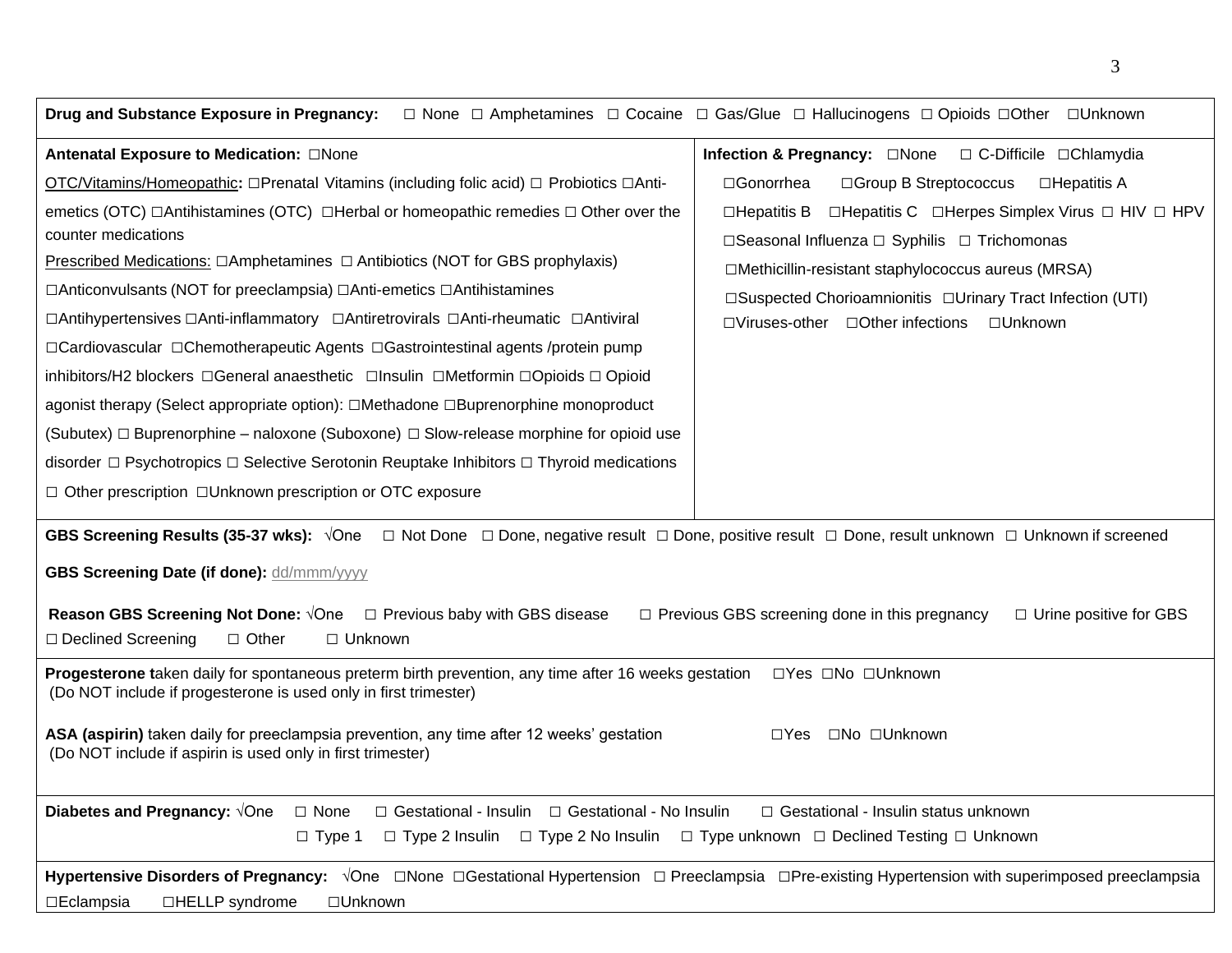# **Complications of Pregnancy, not including Hypertension or Diabetes:** □ None □ Unknown

 Complications of Pregnancy – Fetal**:** □Anomaly(ies) □ Isoimmunization/Alloimmunization □Intrauterine Growth Restriction (IUGR) □Oligohydramnios □Polyhydramnios □Other

 Complications of Pregnancy - Maternal**:** □Anemia unresponsive to therapy □Antepartum bleeding (persistent and unexplained) □ Cancer – diagnosed in this pregnancy □ Haemotology – Gestational Thrombocytopenia □Hyperemesis Gravidarum (Requiring Hospital Admission) □ Liver/Gallbladder – Intrahepatic Cholestasis of Pregnancy □ Liver/Gallbladder – Acute Fatty Liver of Pregnancy □Neurology – Epilepsy/Seizures – Seizure occurred during current pregnancy □Prelabour rupture of membranes(PROM) □Preterm labour prior to this admission □Preterm pre-labour rupture of membranes (PPROM) □Pulmonary – asthma occurred during current pregnancy □Other

Complications of Pregnancy – Placental**:** □Placenta accreta □Placenta Increta □Placenta percreta □Placenta Previa □Placental abruption □Other

| <b>INTRAPARTUM TAB</b><br><b>Type of Labour:</b> $\sqrt{O}$ ne $\Box$ Spontaneous $\Box$ Induced $\Box$ No Labour<br>Group B Strep Antibiotics $\sqrt{O}$ ne<br>$\Box$ Yes $\Box$ No $\Box$ Declined antibiotics $\Box$ Unknown | <b>Antenatal Steroids: √One</b><br>$\Box$ None $\Box$ 1 dose<24 hours (before the time of birth)<br>$\square$ 2 doses: Last dose < 24 hours (before the birth)<br>$\Box$ 2 doses: Last Dose > 24 hours (from the time of the last dose to the time of birth)  <br>$\Box$ Unknown |  |  |
|---------------------------------------------------------------------------------------------------------------------------------------------------------------------------------------------------------------------------------|----------------------------------------------------------------------------------------------------------------------------------------------------------------------------------------------------------------------------------------------------------------------------------|--|--|
|                                                                                                                                                                                                                                 | <b>Fetal Surveillance:</b> □Admission EFM Strip □ Auscultation<br>$\Box$ Intrapartum EFM (external) $\Box$ Intrapartum EFM (internal)<br>$\Box$ No Monitoring $\Box$ Unknown                                                                                                     |  |  |

**IF SPONTANEOUS LABOUR: Augmentation:** □ None □ Amniotomy □ Oxytocin □Unknown

#### **IF INDUCED LABOUR**:

 **All Indications for Induction of Labour: Fetal Indications**: □ Atypical or abnormal fetal surveillance □ Fetal anomaly/ies □ Fetal Demise □ Isoimmunization/alloimmunization □ IUGR □ Macrosomia □ Multiple gestation □ Other fetal complication □ Post dates □ Termination of pregnancy **Maternal Indications**: □ Cholestasis of Pregnancy □ Diabetes □Hx of precipitous delivery □ Oligohydramnios □ Other obstetrical complications/concerns □ Polyhydramnios □ Preeclampsia/Hypertension □ Pre-existing maternal medical conditions □ Pregnant individual age >= 40 □ Pre-labour rupture of membranes (PROM) □ Preterm Pre-labor rupture of membranes (PPROM) **Other Indications**: □Accommodates care provider/organization □Distance from birth hospital/safety precaution □Maternal request □ Unknown

#### **Primary Indication for Induction of Labour:** \_\_\_\_\_\_\_\_\_\_\_\_\_\_\_\_\_\_\_\_\_\_\_\_\_\_\_\_\_\_\_\_\_\_\_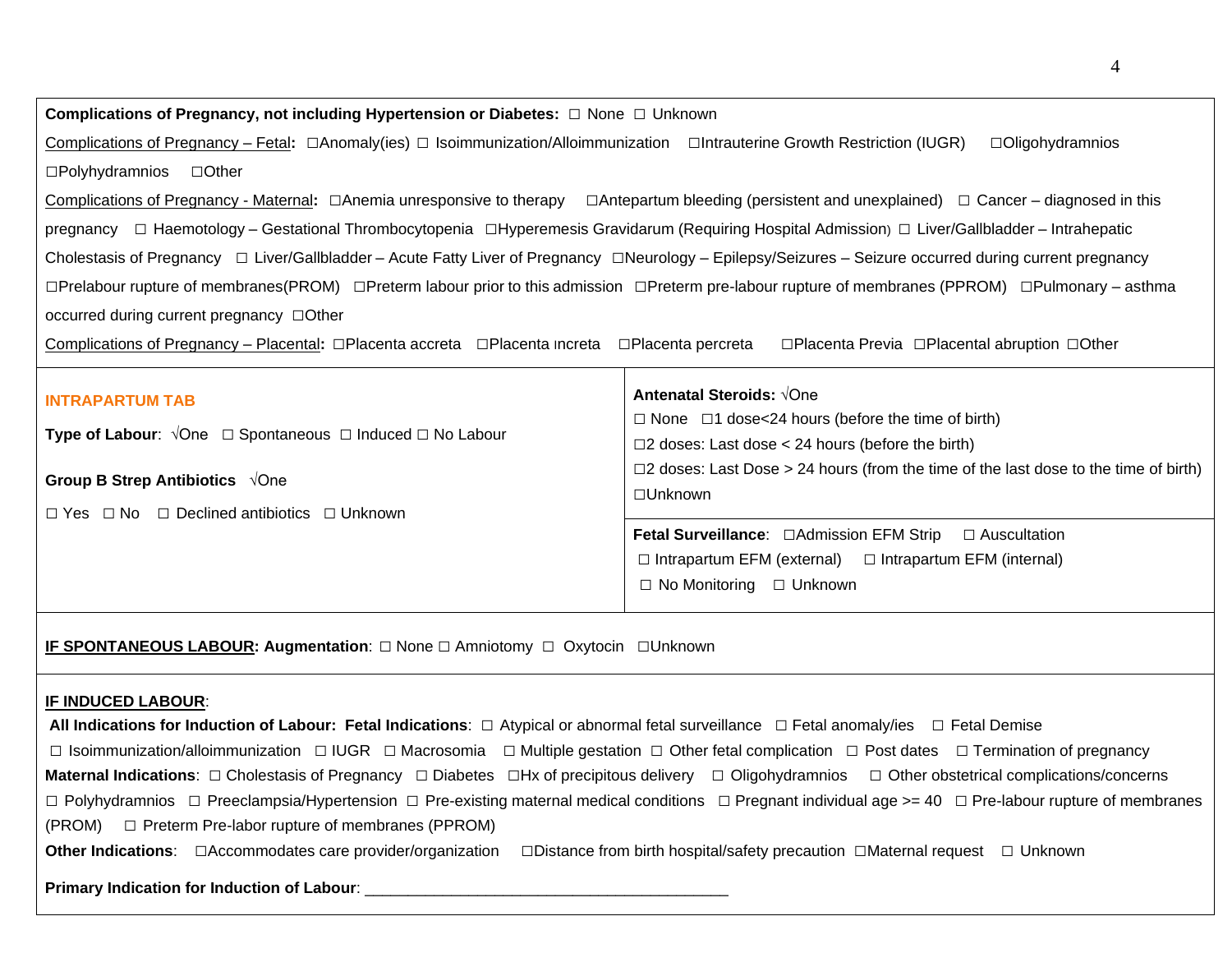| <b>Cervical Ripening:</b> $\Box$ None $\Box$ Balloon/Mechanical Method (i.e. Foley Catheter) $\Box$ Laminaria/artificial tent $\Box$ Prostaglandin<br>$\Box$ Unknown                                                                                                                                                                                                                                |
|-----------------------------------------------------------------------------------------------------------------------------------------------------------------------------------------------------------------------------------------------------------------------------------------------------------------------------------------------------------------------------------------------------|
| <b>Methods of Induction:</b> $\Box$ None $\Box$ Amniotomy $\Box$ Oxytocin $\Box$ Prostaglandin $\Box$ Sweeping Membranes $\Box$ Unknown                                                                                                                                                                                                                                                             |
| ALL LABOUR TYPES - SPONTANEOUS, INDUCED AND NO LABOUR                                                                                                                                                                                                                                                                                                                                               |
| <b>Maternal Outcome (prior to birth)</b> : $\sqrt{O}$ ne $\Box$ No Transfer $\Box$ Transfer to other organization $\Box$ Transfer to ICU/CCU<br>□ Transfer to other non-obstetrical unit, same hospital □Maternal Death—Not Related to Pregnancy or Birth □ Maternal Death—Related to Pregnancy or Birth<br>* If Transfer to Other Organization: Maternal Transfer to [hospital name]: ____________ |
| * If Transfer to Other Hospital, ICU/CCU, or Other Non-Obstetrical Unit, same hospital:<br>Reason for Maternal Transfer: √One □ Fetal Health Concern □ Lack of Nursing Coverage □ Lack of Physician Coverage □ Maternal medical/obstetrical problem<br>$\Box$ No beds available $\Box$ Organization evacuation $\Box$ Other $\Box$ Unknown                                                          |

**Maternal Transfer Date :** <u>dd/ mmm /yyyy \_</u>\_\_\_\_\_**Maternal Transfer Time:** \_\_\_\_\_\_\_\_\_\_\_\_\_\_\_\_\_\_\_\_\_\_

**Bishop Score**: Circle 0 1 2 3 4 5 6 7 8 9 10 11 12 13 □ Unknown

# **IF TRANSFERRED:**

**IF TRANSFERRED:**<br>**Pharmacologic Pain Management**: □ None □ Nitrous oxide □ Opioids □ Epidural □ Spinal □ Spinal-epidural combination □ Pudendal *□* Unknown

**Labour and Birth Complications**: □None □Atypical or abnormal fetal surveillance □ Meconium □ Cord prolapse □ Shoulder dystocia □ Fever>38.5 C

□ Non-progressive first stage of labour □ Non-progressive second stage of labour □ Placental abruption

□ Uterine rupture □ Uterine dehiscence □ Retained placenta-manual removal □Retained placenta-surgical removal □Postpartum hemorrhage □Uterine atony □ Perineal hematoma □ Amniotic fluid embolism □ Pulmonary embolism □ Hysterectomy □ Other □ Unknown

## **BIRTH TAB**

**Type of Birth:** √One □ Spontaneous vaginal □ Assisted vaginal □ Induced or spontaneous labour Caesarean Section □ No labour Caesarean Section **Presentation Type: Cephalic**: √One □ Vertex □ Brow □ Face □ Compound □ Cephalic type unknown **Breech:**  $\sqrt{O}$ ne □ Frank □ Complete □ Footling □ Compound □ Breech type unknown □Transverse/Malpresentation □ Unknown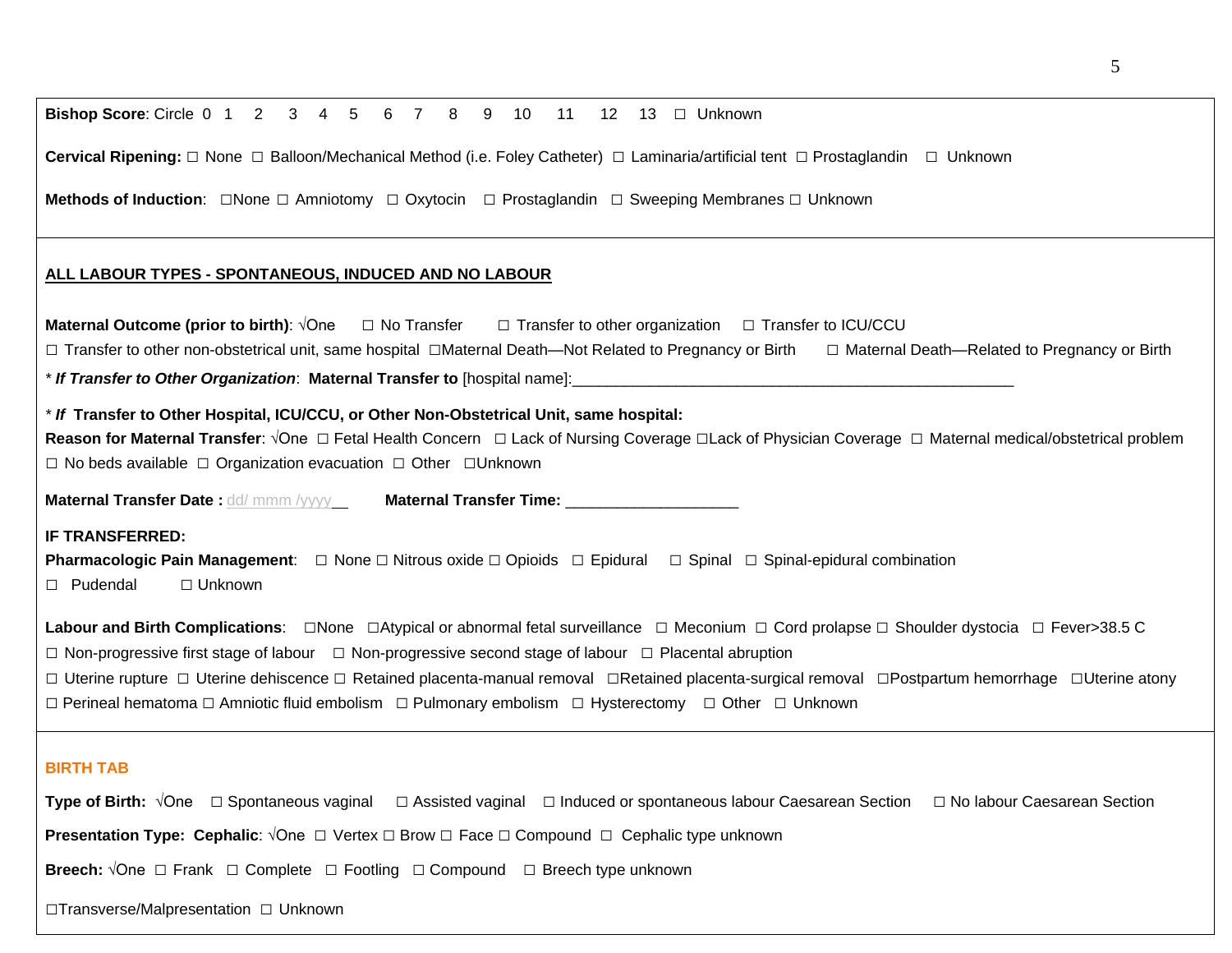| <b>Forceps/Vacuum:</b> $\sqrt{One}$ $\Box$ None $\Box$ Vacuum $\Box$ Forceps $\Box$ Vacuum and Forceps $\Box$ Unknown                                                                                                          |  |  |  |  |
|--------------------------------------------------------------------------------------------------------------------------------------------------------------------------------------------------------------------------------|--|--|--|--|
|                                                                                                                                                                                                                                |  |  |  |  |
|                                                                                                                                                                                                                                |  |  |  |  |
|                                                                                                                                                                                                                                |  |  |  |  |
| <u>IF TYPE OF BIRTH = SPONTANEOUS VAGINAL, ASSISTED VAGINAL, INDUCED OR SPONTANEOUS LABOUR CAESAREAN SECTION:</u>                                                                                                              |  |  |  |  |
| <b>Episiotomy:</b> $\sqrt{O}$ ne $\Box$ None $\Box$ Medio-lateral $\Box$ Midline $\Box$ Unknown                                                                                                                                |  |  |  |  |
| <b>Perineal Laceration:</b> $\sqrt{O}$ ne $\Box$ None $\Box$ 1 <sup>st</sup> degree $\Box$ 2 <sup>nd</sup> degree $\Box$ 3 <sup>rd</sup> degree $\Box$ 4 <sup>th</sup> degree $\Box$ Cervical tear $\Box$ Other $\Box$ Unknown |  |  |  |  |
| Date Fully Dilated: dd/mmm /yyyy Time Fully Dilated: _______________ □ Unknown                                                                                                                                                 |  |  |  |  |
| Time Started Pushing: 1990<br>Date Started Pushing: dd/ mmm /yyyy                                                                                                                                                              |  |  |  |  |
|                                                                                                                                                                                                                                |  |  |  |  |
| FOR WOMEN WHO HAVE HAD A PREVIOUS CAESAREAN SECTION:                                                                                                                                                                           |  |  |  |  |
| Vaginal Birth After Caesarean (VBAC):                                                                                                                                                                                          |  |  |  |  |
| Was VBAC ever planned during this pregnancy? $\sqrt{O}$ ne $\Box$ Yes $\Box$ No $\Box$ Unknown                                                                                                                                 |  |  |  |  |
| Eligible for VBAC at onset of labour: √One □ Yes □ No □ Declined □ Unknown                                                                                                                                                     |  |  |  |  |
| Attempted VBAC: √One □ Yes □ No □ Unknown                                                                                                                                                                                      |  |  |  |  |
| IF TYPE OF BIRTH = A SPONTANEOUS OR INDUCED CAESAREAN SECTION:                                                                                                                                                                 |  |  |  |  |
| If C/S, dilatation (cm): <u>Not Examined</u> □Unknown                                                                                                                                                                          |  |  |  |  |
| If C/S, Type: $\sqrt{One}$ $\Box$ Planned (as scheduled) $\Box$ Planned (not as scheduled) $\Box$ Unplanned                                                                                                                    |  |  |  |  |
| If C/S, stage: $\sqrt{O}$ ne $\Box$ First stage $\Box$ Second Stage $\Box$ Perimortem $\Box$ No labour $\Box$ Unknown                                                                                                          |  |  |  |  |
|                                                                                                                                                                                                                                |  |  |  |  |

6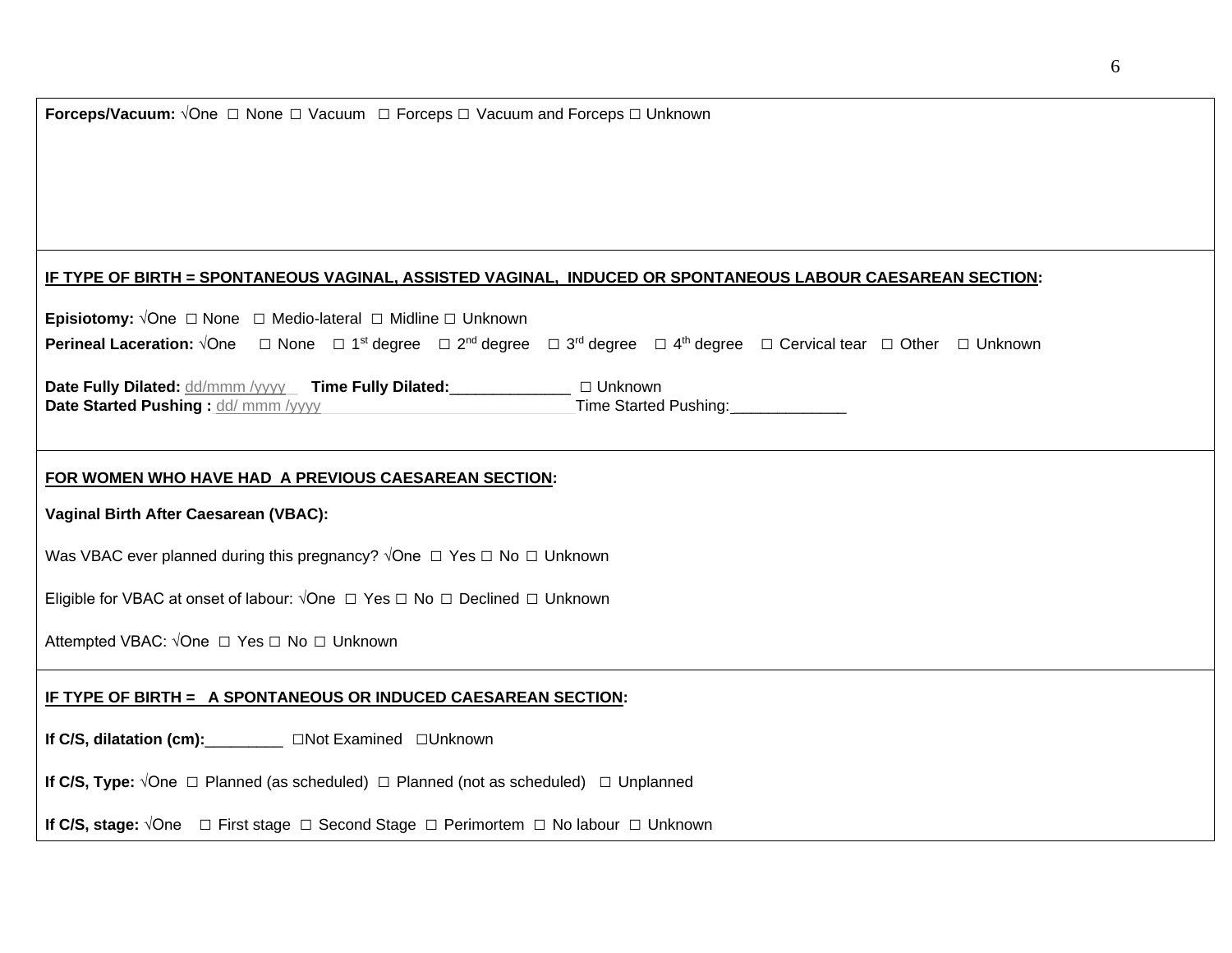### **IF TYPE OF BIRTH = SPONTANEOUS OR INDUCED CAESAREAN SECTION** *OR* **NO LABOUR – CESAREAN SECTION:**

### **All indications for C/S** :

Fetal: □Anomaly(ies) □ Atypical or Abnormal Fetal Surveillance □Cord prolapse □ Intrauterine Growth Restriction (IUGR) □ Macrosomia □ Malposition/Malpresentation **□**Other Fetal Indication

Maternal: □ Cholestasis of pregnancy □ Failed forceps/vacuum □ Failed induction □ Gestational hypertension □ HIV – Human immunodeficiency Virus □ HSV – Herpes Simplex Virus □ Hypertensive Disorders of Pregnancy - Eclampsia □ HELLP □ Preeclampsia □ Maternal Health condition(s) □ Multiple gestation □ Non-progressive first stage of labour □ Non-progressive second stage of labour □ Obesity □ Other Obstetrical complication □ Placenta Increta/Acreta/Percreta □ Placenta previa □ Placental abruption □ Prelabor rupture of membranes(PROM) in women with a planned c/section □ Preterm prelabor rupture of membrances (PPROM) in women with planned c/section □ Previous C/S □ Previous T incision/classical incision/uterine surgery □ Previous uterine rupture □ Suspected chorioamnionitis □Uterine rupture □ Declined VBAC □ VBAC - Failed Attempt □ VBAC - Not Eligible

\_\_\_\_\_\_\_\_\_\_\_\_\_\_\_\_\_\_\_\_\_\_\_\_\_\_\_\_\_\_\_\_\_\_\_\_\_\_\_\_\_\_\_\_\_\_\_\_\_\_\_\_\_\_\_\_\_\_\_\_\_\_\_\_\_\_\_\_\_\_\_\_\_\_\_\_\_\_\_\_\_\_\_\_\_\_\_\_\_\_\_\_\_\_\_\_\_\_\_\_\_\_\_\_\_\_\_\_\_\_\_\_\_\_\_\_\_\_\_\_\_\_\_\_\_\_\_\_\_\_\_\_\_\_

\_\_\_\_\_\_\_\_\_\_\_\_\_\_\_\_\_\_\_\_\_\_\_\_\_\_\_\_\_\_\_\_\_\_\_\_\_\_\_\_\_\_\_\_\_\_\_\_\_\_\_\_\_\_\_\_\_\_\_\_\_\_\_\_\_\_\_\_\_\_\_\_\_\_\_\_\_\_\_\_\_\_\_\_\_\_\_\_\_\_\_\_\_\_\_\_\_\_\_\_\_\_\_\_\_\_\_\_\_\_\_\_\_\_\_\_\_\_\_\_\_\_\_\_\_\_\_\_\_\_\_\_\_\_

**Other:** □ Accommodates care provider/organization □ Maternal request □ Unknown

|  | <b>Primary indication for C/S:</b> |
|--|------------------------------------|

Anesthesia for C/S: √One **Anesthesia for C/S**: √One □ Epidural □ Spinal □ General □ Unknown

### **IF TYPE OF BIRTH = NO LABOUR – CESAREAN SECTION:**

**If C/S Type:**  $\sqrt{O}$ ne □ Planned (as scheduled) □ Planned (not as scheduled) □ Unplanned

## **ALL TYPES OF BIRTH – SPONTANEOUS VAGINAL, ASSISTED VAGINAL, INDUCED OR SPONTANEOUS LABOUR C/S, NO LABOUR C/S:**

Labour and/or Birth Complications: □None □Atypical or abnormal fetal surveillance □ Meconium □ Cord prolapse □ Shoulder dystocia □ Fever>38.5 C □ Non-progressive first stage of labour □ Non-progressive second stage of labour □ Placental abruption □ Uterine rupture □ Uterine dehiscence □ Retained placenta-manual removal □Retained placenta-surgical removal □Postpartum hemorrhage □Uterine atony □ Perineal hematoma □ Amniotic fluid embolism □ Pulmonary embolism □ Hysterectomy □ Other □ Unknown

| <b>Intrapartum Medications Administered</b> : □ None □ Magnesium Sulfate for preeclampsia □ Magnesium Sulfate for fetal neuroprotection □ Antibiotics (not for GBS) |                |  |  |
|---------------------------------------------------------------------------------------------------------------------------------------------------------------------|----------------|--|--|
| $\Box$ Antihypertensives $\Box$ Anti-emetics $\Box$ Antipyrexics (example: acetaminophen) $\Box$ Diuretics $\Box$ Insulin $\Box$ Tocolytics (Mag                    |                |  |  |
| sulfate/indomethecine/nifedipine/ritodrine etc) □ Other                                                                                                             | $\Box$ Unknown |  |  |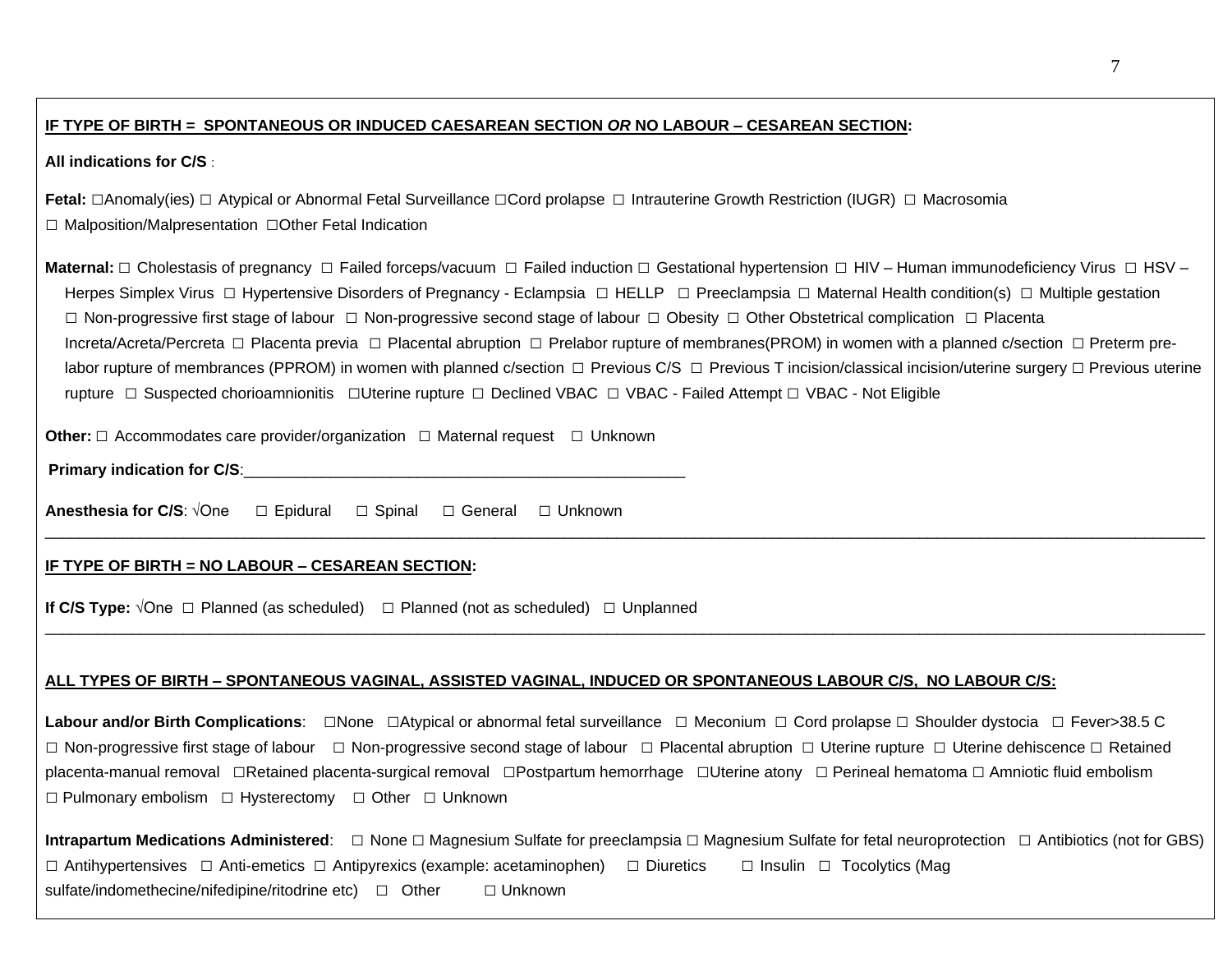**Pharmacologic Pain Management**: □ None □ Nitrous oxide □ Opioids □ Epidural □ Spinal □ Spinal-epidural combination □ Pudendal *□* Unknown

**Supportive Care**: □ None □ 1:1 Supportive care by clinical staff/care provider □ Breathing exercises □ Hypnobirthing/guided imagery □ Massage □ Shower □ Sterile water/saline injections □ Support partner or doula □ TENS □ Tub □ Other *□* Unknown

**Newborn DOB:** dd/mmm /yyyy **Time of Birth:**\_\_\_\_\_\_\_\_\_\_\_\_\_\_\_\_\_\_

*Time Waiting, Time Pushing, Total Second Stage and Maternal Age at time of birth: Calculates* 

**Birth Location:** √One □ Hospital □Home □ Birth Center □Clinic (midwifery) □Nursing Station □Other Ontario location □ Outside of Ontario

**Birth Location Hospital**:\_\_\_\_\_\_\_\_\_\_\_\_\_\_\_\_\_\_\_\_\_\_\_\_\_\_\_\_\_\_\_\_\_\_\_\_\_\_\_\_

**Birth Centre Name**: \_\_\_\_\_\_\_\_\_\_\_\_\_\_\_\_\_\_\_\_\_\_\_\_\_\_\_\_\_\_\_\_\_\_\_\_\_\_\_\_\_\_\_\_

**Healthcare Provider Who Caught/Delivered Baby:** √One □ Family Physician □ Registered Midwife □ Obstetrician □Resident □ Surgeon □ Registered Nurse □ Nurse Practitioner (CNS/NP) □ Aboriginal Midwife □ Midwifery Student □ Unattended (None) □ Other Health Care Provider □ Unknown

**ID of Healthcare Provider Attending Birth (if used):**\_\_\_\_\_\_\_\_\_\_\_\_\_\_\_

 □ Aboriginal Midwife □ Registered Nurse □ Nursing Student □ Medical Student □ Pediatrician □ Neonatologist □ Respiratory Therapist □ Clinical Nurse Specialist/Nurse Practitioner □ Doula □ Other Care Provider □ None □ Unknown **Other Care Providers Present at time of Labour and/or Birth:** □ Family Physician □ Obstetrician □ Surgeon □ Registered Midwife □ Midwifery Student

\_\_\_\_\_\_\_\_\_\_\_\_\_\_\_\_\_\_\_\_\_\_\_\_\_\_\_\_\_\_\_\_\_\_\_\_\_\_\_\_\_\_\_\_\_\_\_\_\_\_\_\_\_\_\_\_\_\_\_\_\_\_\_\_\_\_\_\_\_\_\_\_\_\_\_\_\_\_\_\_\_\_\_\_\_\_\_\_\_\_\_\_\_\_\_\_\_\_\_\_\_\_\_\_\_\_\_\_\_\_\_\_\_\_\_\_\_\_\_\_\_\_

## **OUTCOME TAB**

**Pregnancy Outcome** (Complete for each fetus if multiple pregnancy):  $\sqrt{O}$ ne

**Pregnancy Outcome** (Complete for each fetus if multiple pregnancy): √One<br>□ Live birth □ Stillbirth >= 20 wks or >= 500 gms – Spontaneous - occurred during *antepartum* period □ Stillbirth >= 20 wks or >= 500 gms – Spont occurred during *intrapartum* period □ Stillbirth >= 20 wks or > =500 gms /Termination □ Pregnancy loss < 20 wks and <500 gms/Spontaneous miscarriage □ Pregnancy loss < 20 wks and < 500 gms/Termination

*Gestational age at birth: Auto-calculates* 

 **Maternal Birth Outcome**: √One □ No Transfer □ Transfer to other organization □ Transfer to ICU/CCU □ Transfer to other non-obstetrical unit, same hospital □Maternal Death—Not Related to Pregnancy or Birth □ Maternal Death—Related to Pregnancy or Birth

*\* If Transfer to Other Hospital*: **Maternal Transfer to** [hospital name]:\_\_\_\_\_\_\_\_\_\_\_\_\_\_\_\_\_\_\_\_\_\_\_\_\_\_\_\_\_\_\_\_\_\_\_\_\_\_\_\_\_\_\_\_\_\_\_\_\_\_\_